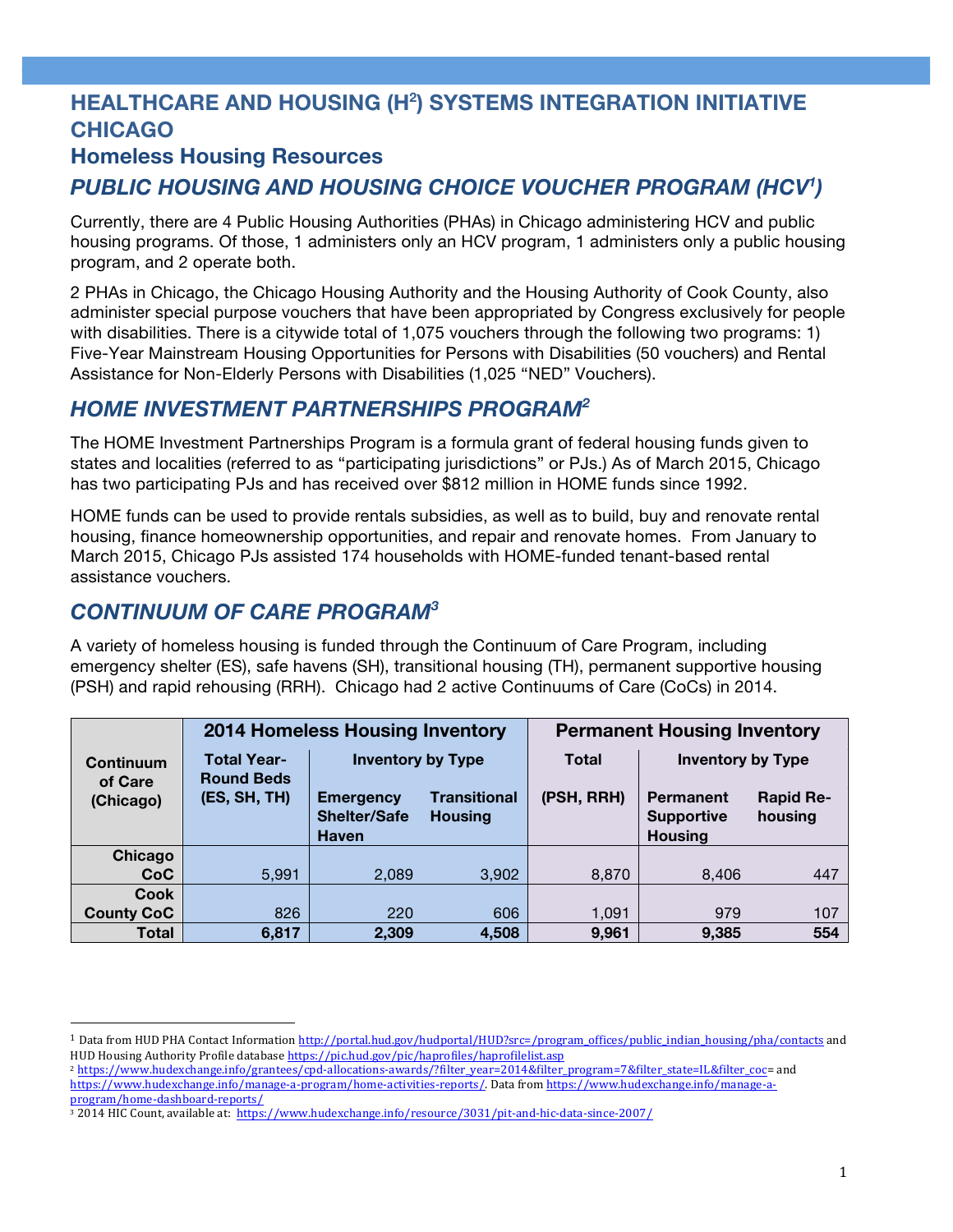## **HEALTHCARE AND HOUSING (H<sup>2</sup>) SYSTEMS INTEGRATION INITIATIVE CHICAGO Homeless Housing Resources**

# *EMERGENCY SOLUTIONS GRANTS (ESG)4*

The ESG Program provides grants to states and localities for emergency shelter, transitional housing, and permanent housing for the homeless. ESG funds can be used for street outreach, emergency shelter, homelessness prevention, rapid re-housing assistance, and HMIS, as well as administrative activities.

In 2014, Chicago was awarded ESG grants totaling \$5,998,236. Cook County was also awarded \$756,420 in 2014.

# *HOUSING OPPORTUNITIES FOR PERSONS WITH AIDS (HOPWA)5*

HOPWA funds are awarded through the Consolidated Plan as a block grant to states and larger metropolitan areas based on their incidences of AIDS and competitively through an annual Notice of Funding Availability (NOFA). HOPWA funds may be used for a wide range of housing, social services, program planning, and development costs. In 2014, the City of Chicago received over \$5.8 million in HOPWA funds.

|                        |                                                | <b>Households Served</b> | <b>HOPWA Expenditures</b> |  |  |  |
|------------------------|------------------------------------------------|--------------------------|---------------------------|--|--|--|
| <b>City of Chicago</b> |                                                |                          |                           |  |  |  |
|                        | <b>Tenant-Based Rental Assistance</b>          | 185                      | \$1,875,080               |  |  |  |
|                        | <b>Subsidized Permanent Housing</b>            | 458                      | \$1,531,878               |  |  |  |
|                        | <b>Transitional/Short-term Facilities</b>      | 134                      | \$1,631,879               |  |  |  |
|                        | Short-Term Rent, Mortgage & Utility Assistance | N/A                      | N/A                       |  |  |  |
|                        | <b>Permanent Housing Placement Services</b>    | N/A                      | N/A                       |  |  |  |
|                        | TOTAL                                          | 777                      | \$5,038,837               |  |  |  |

# *VETERANS AFFAIRS SUPPORTIVE HOUSING PROGRAM (HUD-VASH) 6*

HUD-VASH is a joint project between the Department of Veteran Affairs (VA) and the Department of Housing and Urban Development (HUD) which offers a housing voucher from HUD and intensive case management services provided by the VA for five years. In 2014, the Chicago Housing Authority was awarded 169 VASH vouchers and the Housing Authority of Cook County was awarded 50 vouchers.

# *<sup>7</sup> SUPPORTIVE SERVICES FOR VETERAN FAMILIES (SSVF)*

The SSVF Program funds supportive services which promote housing stability for very low-income Veterans and their families residing in or transitioning to permanent housing. In 2014, nine state organizations in Illinois received SSVF Awards totaling over \$8,900,000.

 

<sup>4</sup> https://www.hudexchange.info/grantees/cpd-allocations-awards/?filter\_year=2014&filter\_program=6&filter\_state=IL&filter\_coc=

<sup>5</sup> <https://www.hudexchange.info/grantees/cpd-allocations-awards/>

<sup>6</sup> [http://portal.hud.gov/hudportal/HUD?src=/program\\_offices/public\\_indian\\_housing/programs/hcv/vash](http://portal.hud.gov/hudportal/HUD?src=/program_offices/public_indian_housing/programs/hcv/vash) 

<sup>&</sup>lt;sup>7</sup> Data from http://www.va.gov/HOMELESS/ssvf/docs/2014\_SSVF\_Award\_List.pdf